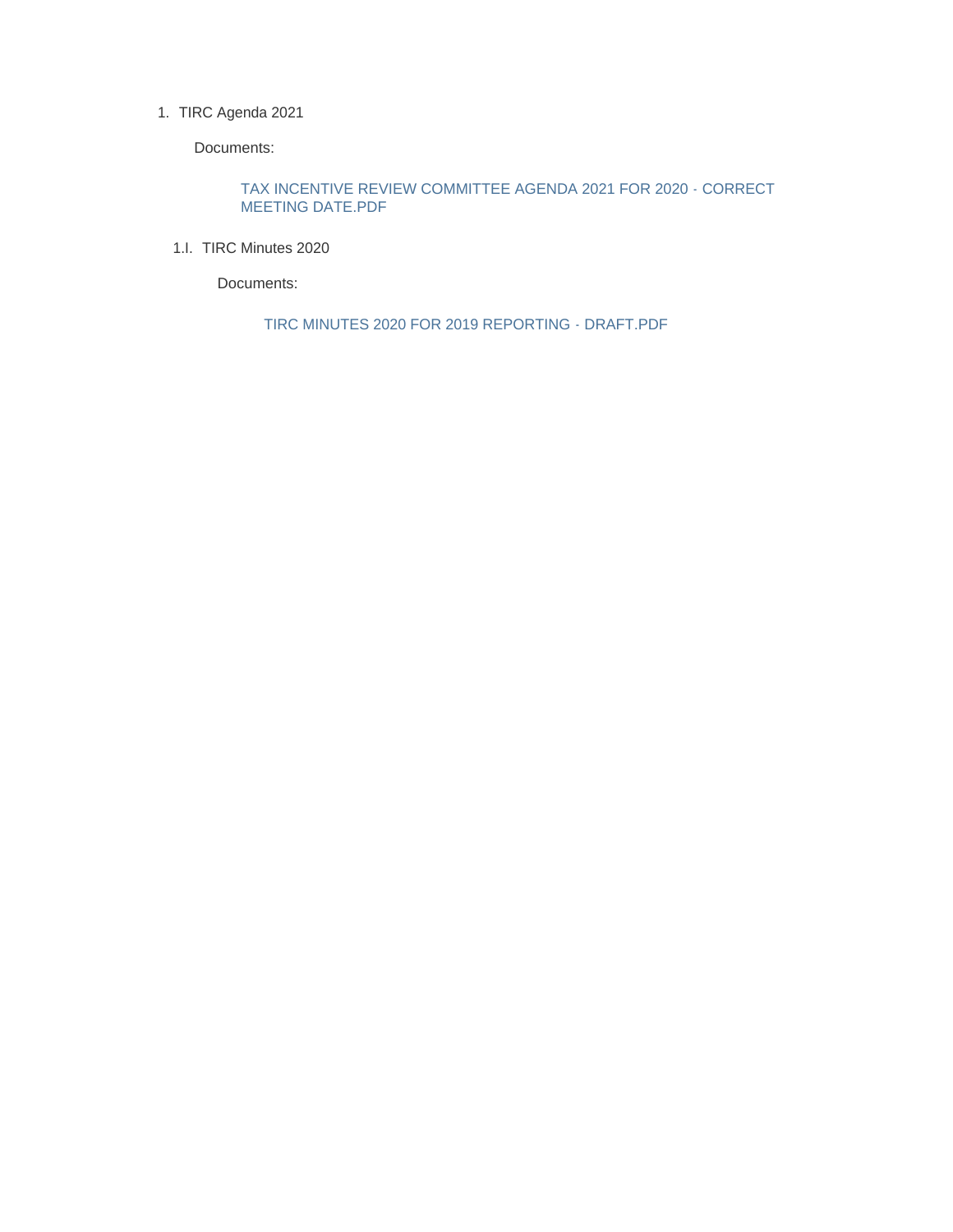# **Tax Incentive Review Committee 2021 Annual Meeting to Review 2020 Financial Reports Friday, June 11th, 2021 9:00 am City Council Chambers**

### Agenda

- I. Call to Order
- II. 2020 Meeting Minutes
- III. Staff Recommendations
- IV. CRA
	- a. Torchlight Pass
	- b. Sorg Mansion
	- c. Spoken Bicycles / Lion and Ram Studios
	- d. O'Reilly Auto Parts
	- e. BMW Motorcycles of Greater Cincinnati
	- f. Parrot Lofts
- V. EZ
- a. Middletown Coke
- b. Kadant Johnson / SSI Fabricated
- c. Pilot Chemical
- d. Cliffs Research and Innovation Center (formerly AK)
- e. Ohio Power Partners (formerly NTE)
- f. 75 Logistics
- g. MADE Industrial Park
- VI. TIF
	- a. Downtown
	- b. Aeronca
	- c. Airport
	- d. MADE
	- e. Miller Road N
	- f. Miller Road S
	- g. Greentree Industrial Park
	- h. S Yankee / Suncoke
	- i. E End / S Towne Blvd
	- j. Towne Mall / Hospital
	- k. New Towne Mall
	- l. Manchester Rd.
	- m. Renaissance N
	- n. Renaissance S
	- o. Sawyer's Mill

VII. Adjourn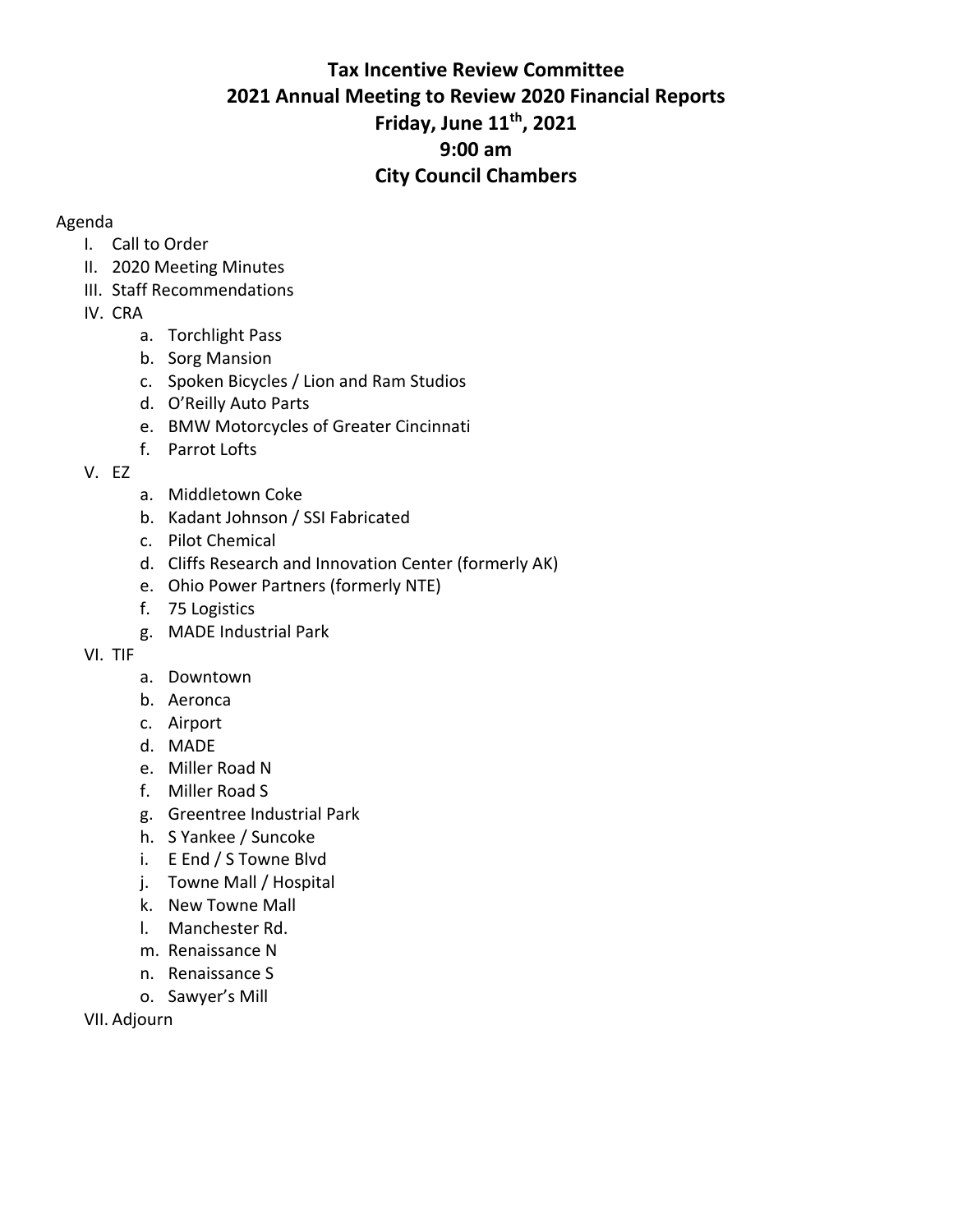# **TAX INCENTIVE REVIEW COUNCIL**

City of Middletown Annual Review of Enterprise Zone Agreements, Tax Increment Financing (TIF) Districts, and Community Reinvestment Areas Reporting Year 2019

> **Wednesday, June 29, 2020** 2:00 P.M. CITY COUNCIL CHAMBER and Via Zoom

#### **MEMBERS PRESENT**

JULIE LEPSKY, Butler County Deputy Auditor TOM BRICKEY, Middletown Resident BETSY HANAVAN, Middletown Resident NICOLE CONDREY, Mayor JIM PALENICK, City Manager JACOB BURTON, Finance Director

#### **MEMBERS PRESENT via Zoom**

MATT NOLAN, Warren County Auditor RANDY BERTRAM, Middletown City Schools Treasurer ERIC SOTZING, Lebanon City Schools Treasurer PAUL CARPENTER, Butler Tech CFO RON CARTER, Middletown Resident

#### **MEMBERS ABSENT**

ROBERT GIUFFRE, Franklin City Schools Interim Treasurer JOHN LANGHORNE, Middletown Resident CATHY McMONIGLE, Warren County Career Center

#### **STAFF MEMBERS PRESENT**

CHRIS XEIL LYONS, Economic Development Director ALAINA GERES, Economic Development Program Manager DEBBIE GARITSON, Economic Development Administrative Assistant SUSAN COHEN, Administrative Services Director

#### **CALL TO ORDER AND INTRODUCTIONS**

Alaina Geres welcomed everyone to the annual meeting and asked the roll be called. She then introduced the new Economic Development Staff Members Director Chris Xeil Lyons and Alaina Geres, Program Manager. Alaina then introduced the new members City Manager Jim Palenick, Mayor Nicole Condrey, and Robert Giuffre, the Interim Treasurer for the Franklin City Schools.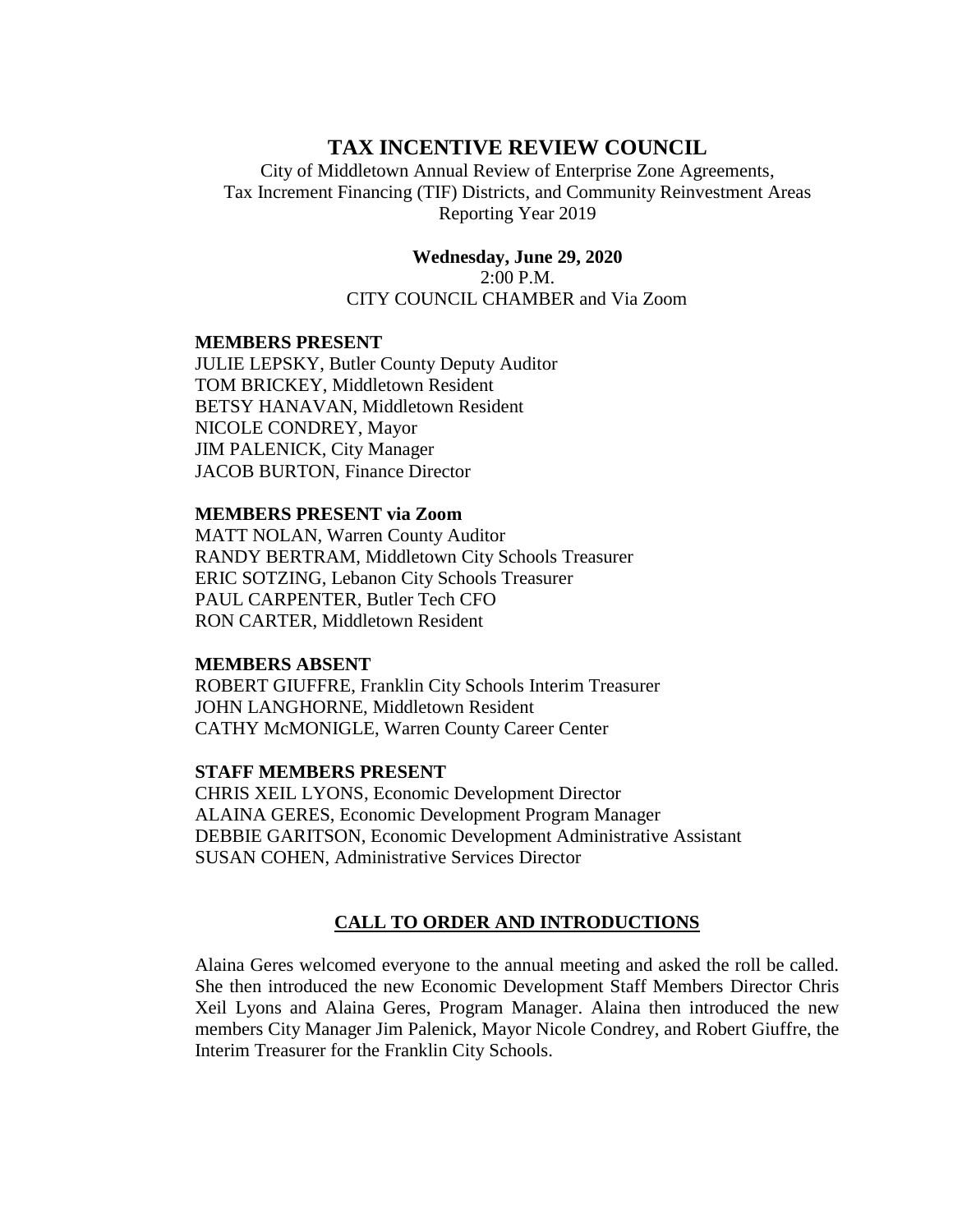#### **MINUTES June 19, 2019**

Alaina asked for a motion to approve the minutes from 2019. Randy Bertram moved to approve the minutes. Julie Lepsky seconded and the motion carried unanimously.

#### **COMMUNITY REINVESTMENT AREA AGREEMENTS**

Alaina showed the power point spreadsheet with details of each agreement and asked for questions. The spreadsheet is included with these minutes. Betsy Hanavan asked if all businesses within the building were included for Torchlight Pass agreement. Chris Xeil Lyons replied that all business within the building are included and the job creation ramp up period is 12 to 36 months. Betsy asked for the execution dates of the agreements for Torchlight and Spoken. Alaina said Torchlight was executed October 2016 and Spoken was June 2018.

### **VOTING COMMUNITY REINVESTMENT AREA**

Tom Brickey moved to approve the staff recommendation to continue all CRA agreements. Betsy Hanavan seconded. Motion carried unanimously.

## **ENTERPRISE ZONE AGREEMENTS**

Alaina showed the power point spreadsheet with details of each agreement and asked for questions. The spreadsheet is included with these minutes. Staff has reviewed all EZ agreements/ TIRC reports and recommends continuing all agreement with the exception of Akers packaging. Staff recommends terminating this agreement. Chris Xeil and Alaina have met with Akers packaging and they understand the reason for the termination of their EZ agreement. They did not meet the number of jobs committed. In 2017, Akers added an automated piece of equipment that eliminated an entire shift. It was noted that Akers had received two other grants besides the EZ for the creation of 27 jobs – a \$70K Training Grant and a Job Creation Incentive Grant valued at \$62,620 to date.

#### **VOTING**

Betsy Hanavan moved to approve the staff recommendations. Tom Brickey seconded and the motion carried.

Jim Palenick moved to terminate Akers EZ agreement effective January 1, 2020. Julie Lepsky seconded and the motion carried.